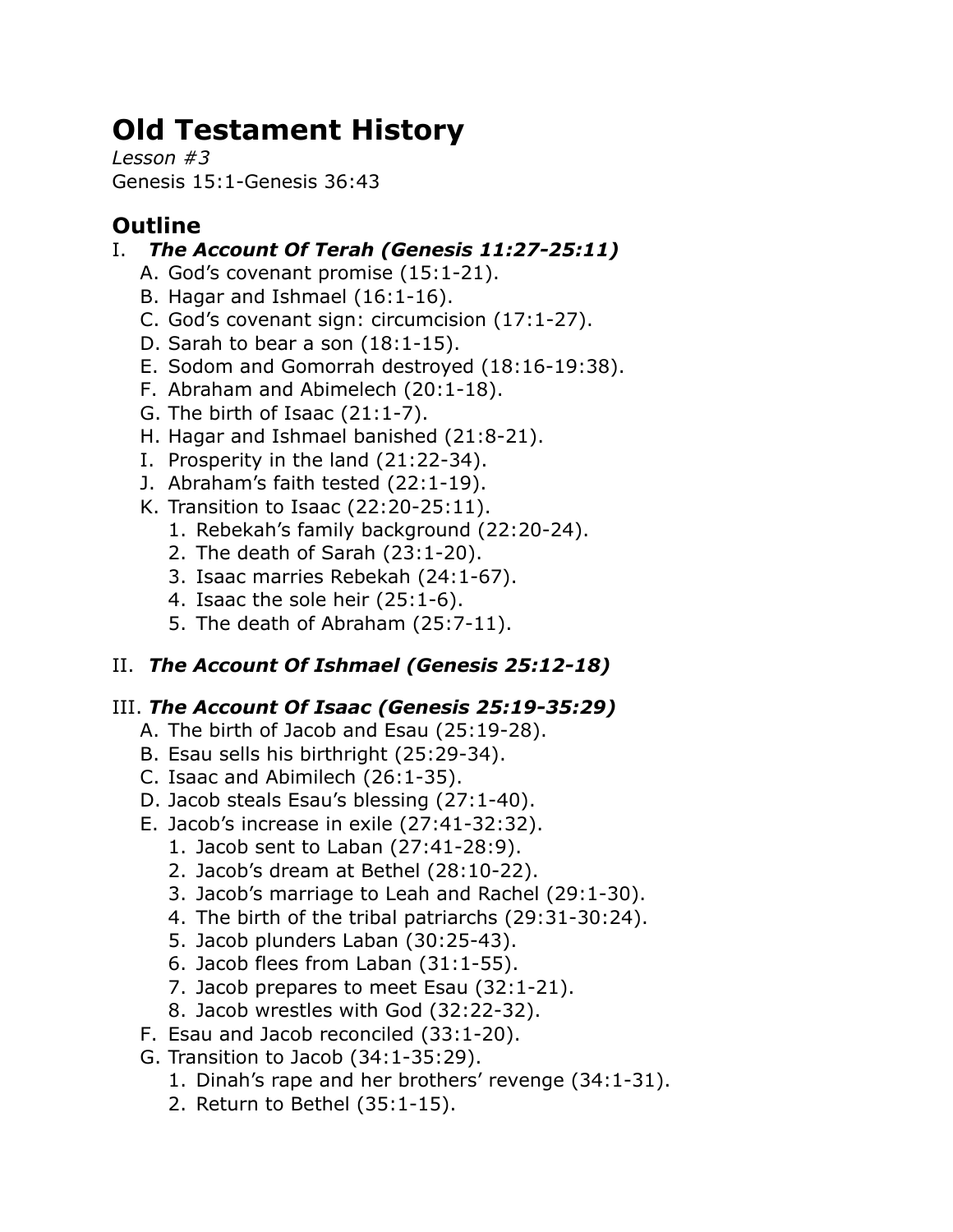- 3. The death of Rachel (35:16-20).
- 4. Jacob's sons (35:21-26).
- 5. The death of Isaac (35:27-29).

#### IV. *The Account Of Esau (Genesis 36:1-43)*

### **Notes**

#### *Genesis 15:1-20:18; 21:22-34*

- Abram had defeated the kings of Assyria, but his victory might expose him to their vengeance, or bring down the jealousy of those around him. He was a stranger in a strange land, with no other possession than a promise -- and not even an heir to whom to transmit it. Abram thought that he would have only Eliezer as an heir, but God assured him that his seed would be as numberless as the stars in the sky.
- The sacrifices that Abram offered were representative of the kinds which were afterwards used as sacrifices under the Old Covenant. They were divided, and the pieces laid one against the other. It was customary for the covenanting parties to pass between the pieces. God alone passed between these pieces, signifying that this covenant was of grace -- one party undertaking all of the obligations while the other receiving all the benefits.
- Abram learned that his descendants would possess the land in the fourth generation, when the iniquity of the present inhabitants of Canaan would be full.
- Sarai seems to have been impatient in waiting for the Lord. Ten years had elapsed since Abram had entered Canaan, when Sarai, following the custom of the day, sought a son by a joining of Abram and Hagar. Hagar bore Ishmael, and this began a period which must be regarded as a difficult trial in Abraham's faith. Thirteen years elapsed without apparently any revelation on the part of God.
- For the final time, God appeared visibly to Abram and established the covenant which He had formerly made. The rite of circumcision was a sign and a seal. At the same time, Abram's name ("father of elevation") was changed to Abraham ("father of a multitude"). Sarai's name ("the princely") was changed to Sarah ("the princess"). This change signified that the chosen race would descend through them.
- God chose to tell Abraham of the impending doom of Sodom and Gomorrah. This was not to be regarded as an isolated judgment, and it would always show Israel the necessity of following God. As Abraham had been called to fight for its deliverance, he now gets to intercede for its preservation. Regrettably, ten righteous people could not be found.
- Mercy was extended to Lot, but he did not escape the consequences of his selfish and sinful choice. Lot's wife lingered because of her feelings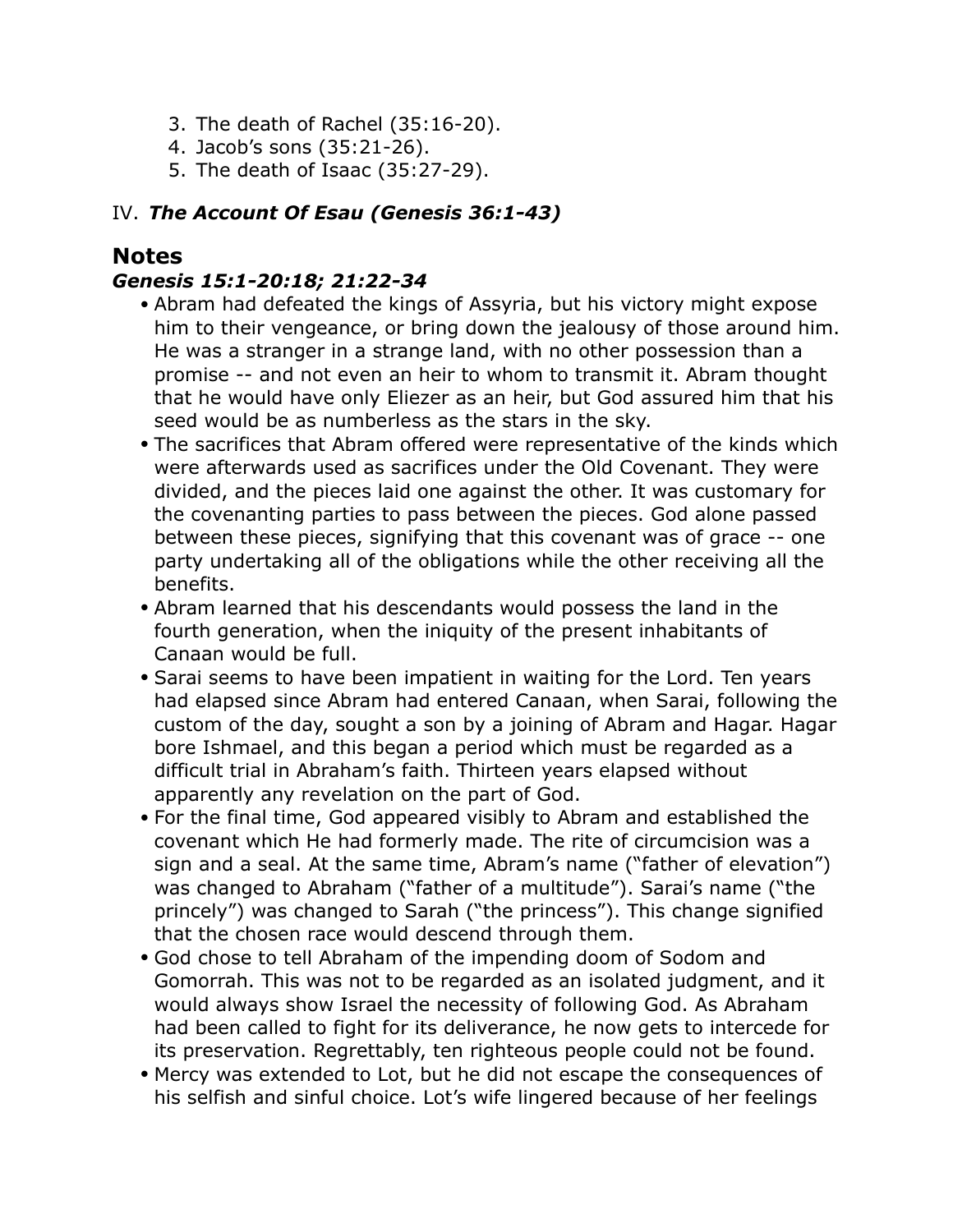for the cities, causing her to look back and be turned into a pillar of salt. It is sad but necessary to note that terrible judgments have little effect on those closest to them. Lot and his daughters were allowed to go to Zoar, but the same weakness of faith which had made them reluctant to leave their city now made them forsake Zoar.

- Ironically, in his own drunkenness Lot carried out the shameful act that he himself had suggested to the men of Sodom (19:8): he lay with his own daughters. The account is remarkably similar to the story of the last days of Noah after his rescue from the Flood (9:20-27). Thus at the close of the two great narratives of divine judgment, those who were saved from God's wrath subsequently fell into a form of sin similar to those who died in the judgment.
- Clearly the focus in 20:1-18 is not so much the fate of Sarah as it is that of the Philistines. Many of the details are withheld until Abraham is given an opportunity to speak on his own behalf (vss. 11-13). At that point his actions cast more light on the Philistines' inner motives than on his own. Abraham's words show that he had mistakenly judged the Philistines to be a wicked people, but their actions proved otherwise. The narrative goes to great lengths to demonstrate the innocence of Abimelech.

#### *Genesis 21:1-25:18*

- The long time between the promise and the fulfillment of an heir would make it very clear to everyone that the gift was supernatural. According to God's direction, Abraham circumcised Isaac on the eighth day. Ishmael must have been a young boy, perhaps at least 14 or maybe even 15 years old.
- The sending away of Ishmael was necessary, not only because of his unfitness, and in order to keep the heir of the promise unmixed with others, but also for the sake of Abraham himself, whose faith must be trained to renounce, in obedience to the divine call, everything -- even his natural, fatherly affection.
- As bitter as was the trial to cast out Ishmael, it was only a preparation for a far more severe test of Abraham's faith and obedience. This was the steepest ascent in Abraham's life, and it stands out in scripture like a grand mountain peak, which only one climber has ever been called to attain.
- In the story, nothing was spared Abraham in the bitterness of his trial. There was not a single promise of deliverance given to Abraham to cheer him. Yet, Abraham "staggered not" at the demand of God. We do not know how young Isaac was, but Josephus calculated his age at 25.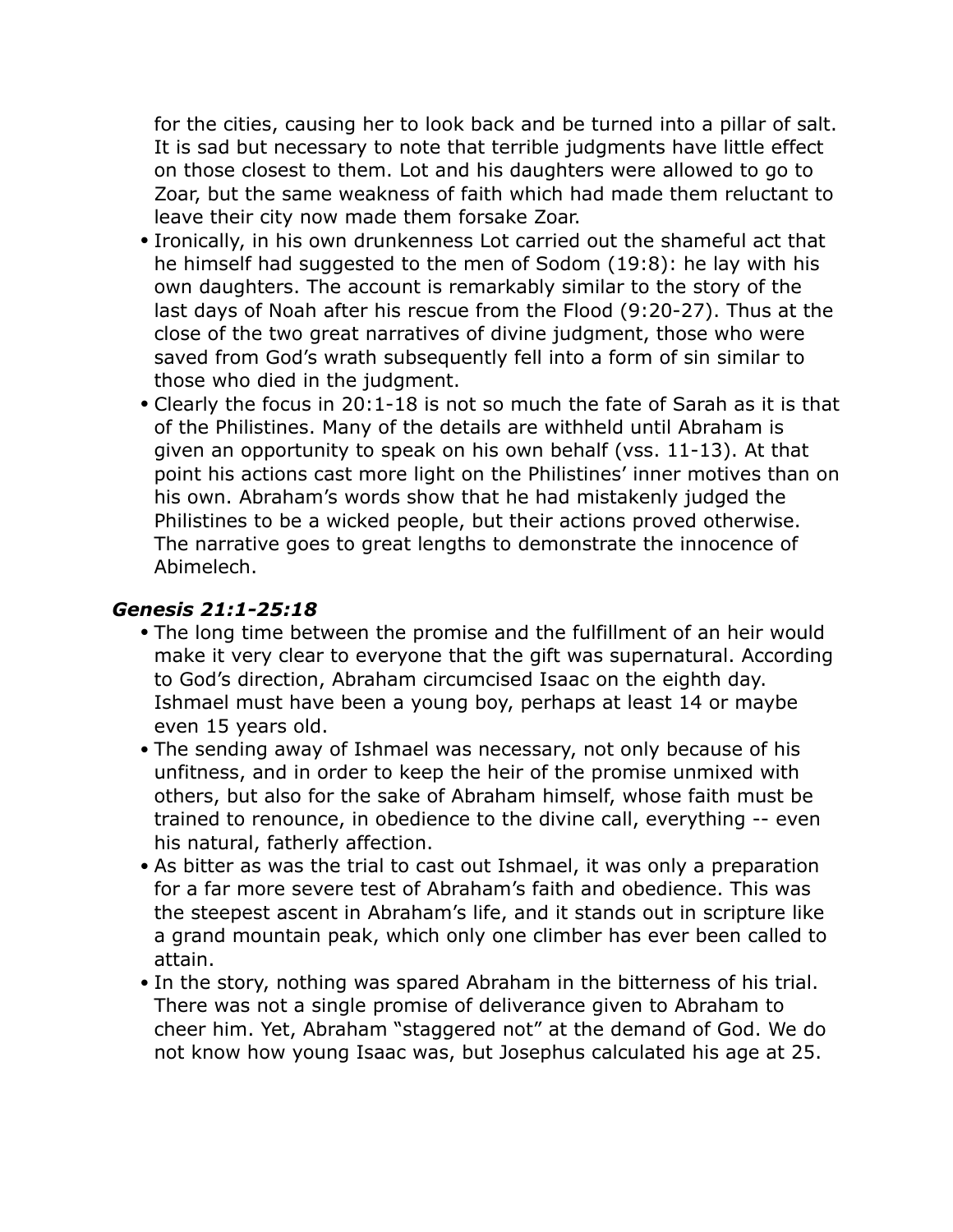- When Isaac did not resist, and allowed himself to be bound and laid upon the altar, he entered into the spirit of Abraham, took upon himself his faith, and showed himself to truly be an heir to the promises.
- After the offering of Isaac, Abraham lived many years, but no event worth recording in scripture occurred during that period of time. The first event we read of after the offering of Isaac is the death of Sarah at the age of 127. She is the only woman whose age is recorded in scripture. Isaac was at this time 37.
- Three years after the death of Sarah, Abraham resolved to fill the gap in his own family and in the heart of Isaac by seeking a wife for his son. Abraham also took a wife, Keturah, and they had six sons who became the ancestors of Arab tribes which will be referred to later in Old Testament history. Scripture records the death of Abraham at the "good old age" of 175, just 75 years after the birth of Isaac. The Bible said he "was gathered to his people," an expression far different from dying or being buried, and which implies reunion with those who had gone before, and a firm belief in the life to come (cf. Hebrews 11:13).

#### *Genesis 24:1-67; 25:19-26:35*

- Abraham knew that Isaac could not take a wife from among the Canaanites, so he used his servant Eliezer to find a suitable wife. However, during this situation Abraham did not have any new revelation from heaven, but he did not need any. All he needed to do was apply to his present circumstances what he had learned from previous revelations of God's will.
- Eliezer's prayer was barely finished when the answer came. Rebekah, the daughter of Bethuel, the son of Nahor, Abraham's brother, came to the well by which the stranger stood with his camels.
- Isaac was 40 when he married, and Abraham not only lived to see the marriage, but he lived 15 years beyond the birth of Esau and Jacob. Even before the birth, Rebekah knew that the firstborn would not possess the birthright which God's promise had given to the family of Abraham. This alone accounts for the conduct of Jacob and his mother in seeking to steal the birthright.
- The wild disposition of Esau, which found an outlet in the roaming life of a hunter, reminds us of Ishmael, while Jacob, gentle and domestic, was inclined to stay at home. The quiet, retiring Isaac preferred his bold, daring, strong, roaming older son while Rebekah preferred her gentle son Jacob.
- Jacob, carefully watching the situation, soon found an opportunity to take advantage of his brother. It is interesting to note that scripture in no way excuses nor apologizes for Jacob's conduct. However, Esau showed his true character when he traded his holy privileges for his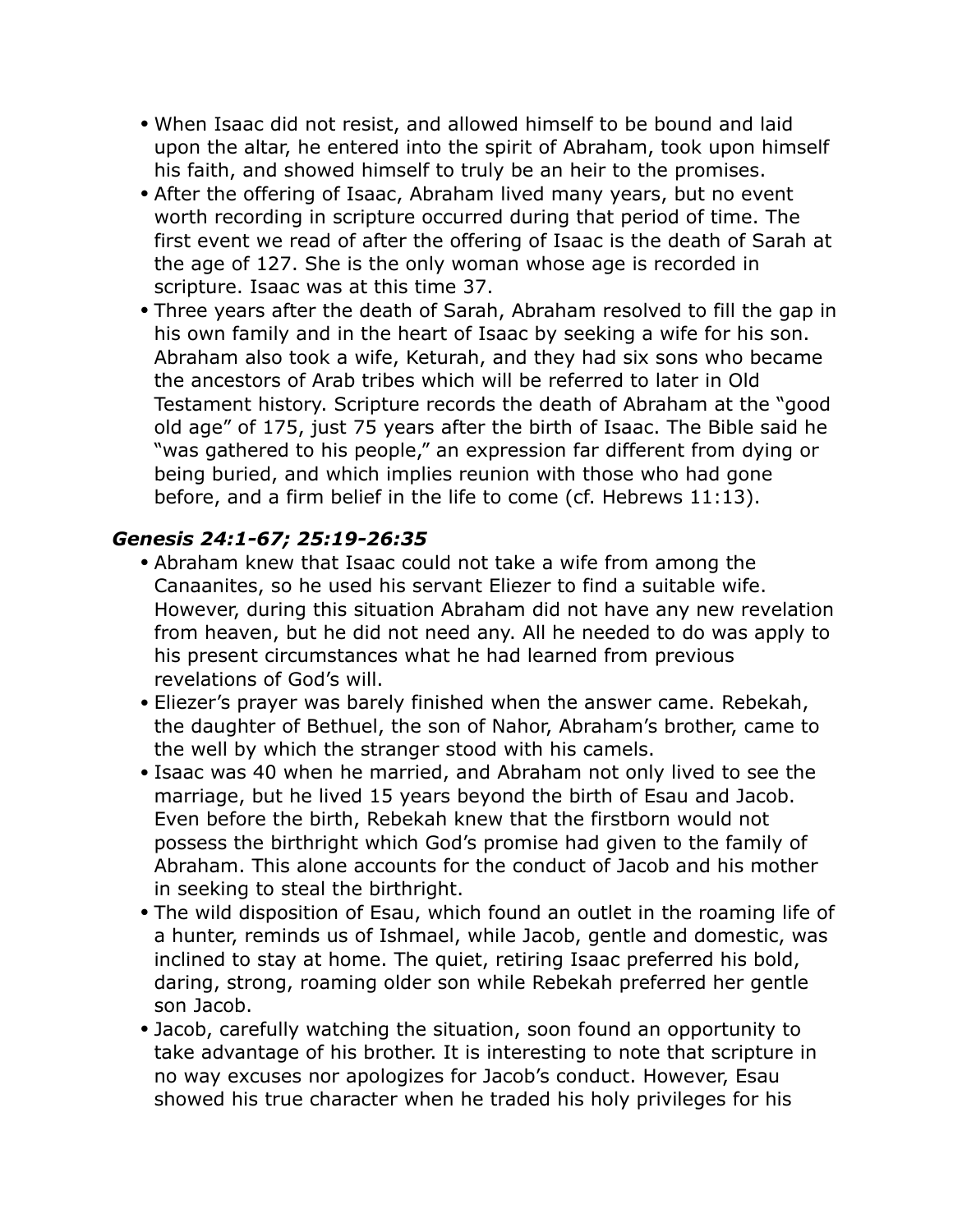carnal lusts. He was a "profane person" (Hebrews 12:16), and therefore unfit to become the heir of the promises.

• God did not expose Isaac to a greater trial that he would have been able to bear in Egypt. Imitating the example of Abraham, Isaac passed off his wife Rebekah as his sister, but God spared him. The famine was very intense and God blessed him with an unusually large return to encourage his faith during his trials. However, the increasing wealth of Isaac stirred up the envy of the Philistines. When Isaac returned to Beersheba, he built an altar and began to call upon the Lord.

#### *Genesis 27:1-28:9*

- It had been prophesied before the children were born that Jacob would be greater. Esau had proven himself unfit to be the heir of the promise, first by his profanity, and second by his allegiance with the Canaanites. Despite these clear indications, Isaac lagged behind, reluctant to follow the direction of God.
- It is interesting to note that if Rebekah would have had the faith of Abraham, she would have been content to wait for God in faith, knowing that He would work out His will in His time. In pursuing her purpose, she convinced Jacob to deceive his father in the matter of the blessing and birthright. Unfortunately, deceit, equivocation, and lying, repeated over and over, were required to calm the growing suspicion of Isaac.
- If Isaac, Rebekah, and Jacob had been equally wrong in their share of the matter, Esau deserves at least equal blame. He did not tell his brother Jacob that he was about to obtain from his father what he had already sold to Jacob!
- Isaac saw the influence of God in the entire episode which his own weakness had caused. While all the parties had been in error and sin, God brought about His own purpose, and Isaac recognized this fact. Also, for the first time, Esau obtained a glimpse of what he really lost (cf. Hebrews 12:17). At his earnest pleading for some kind of a blessing, Isaac pronounced a prophecy of the future of Edom.
- Esau, full of hatred and envy, determined to murder his brother. He decided, though, to wait until Isaac was dead. Rebekah, knowing the plan, arranged to send Jacob to his uncle Laban to stay for a short time and find himself a wife.
- Regrettably, the darkness surrounding Esau grew deeper and deeper. Upon learning the charge given him by Isaac, and apparently for the first time realizing that his wives did not please his father, he took one of the daughters of Ishmael for a wife. The spiritual problems of Esau were apparent at every stage of his life.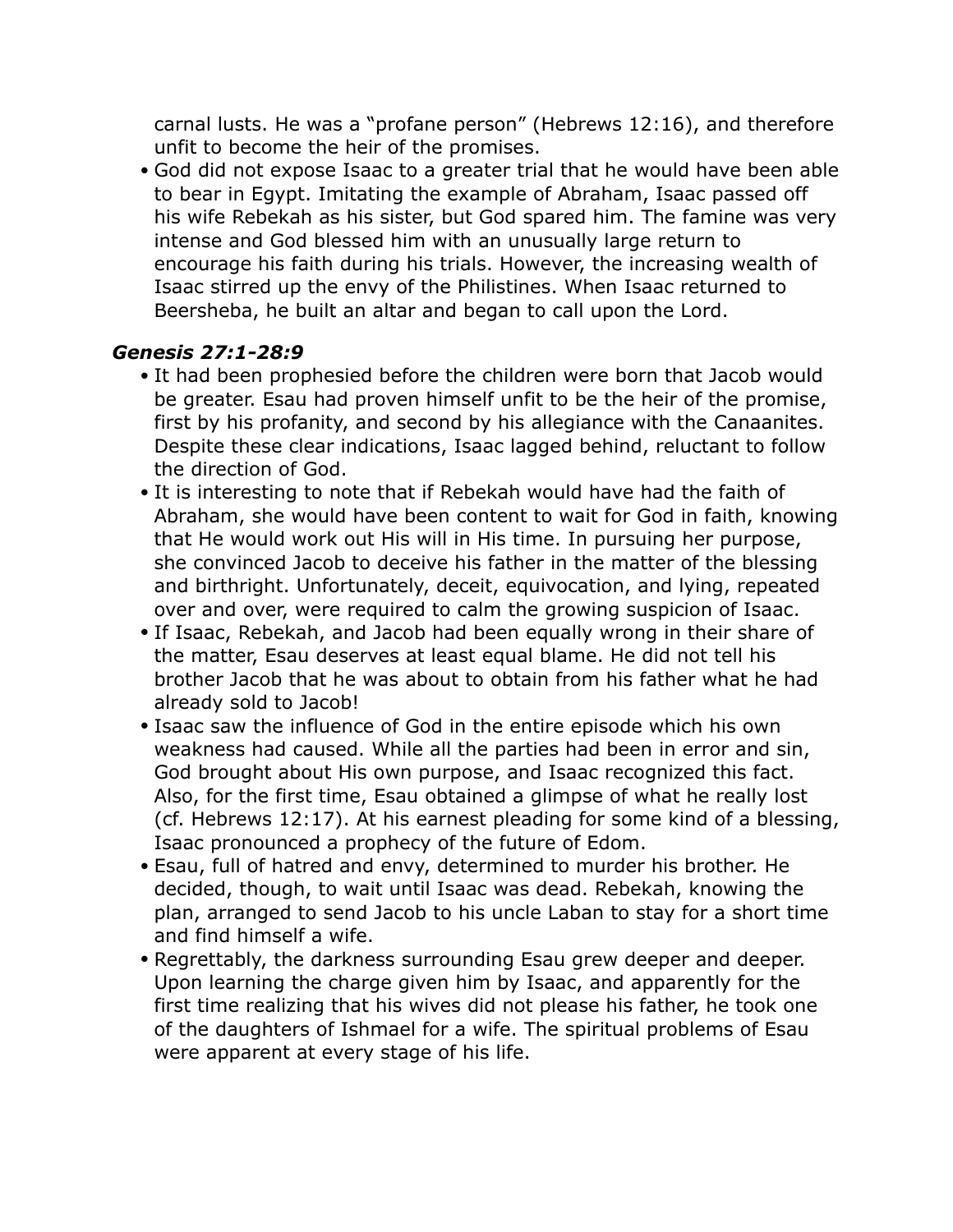• After this event Isaac lived another 43 years, but he does not appear anymore in Old Testament history. The thread is now taken up by Jacob, upon whom the promise is transferred.

#### *Genesis 28:10-31:55*

- After traveling more than forty miles through the mountains, Isaac came to the place where Abraham had first rested upon entering the land, and where he and Lot, before their separation, had surveyed the country.
- After piling some stones for a pillow, Jacob slept and saw "a ladder," or more correctly, a flight of steps. The vision and the words which the Lord spoke explain each other, one being the symbol of the other. God explicitly renewed to him, in the fullest possible manner, the promise and the blessing first given to Abraham, and added to it a great amount of comfort. From this point, the place was known as Bethel ("the house of God").
- Laban was a selfish, covetous man, and Jacob proved himself to be useful as a shepherd. Without consulting God in the matter, he proposed to serve Laban seven years for Rachel's hand. As he had deceived his father, so Laban now deceived him. Taking advantage of the Eastern custom that a bride was always brought to her husband veiled, he substituted for Rachel her older sister Leah.
- As God had overruled the error and sin of Isaac and Jacob, so He did also in the case of Laban and Jacob. Leah, as far as we know, was the one whom God intended for Jacob. From Leah came Judah, in whose line the promise to Abraham was to be fulfilled. It deserves special notice that in the birth of at least three of her sons, Leah not only recognized God, but acknowledged Him as Jehovah, the covenant God.
- Fourteen years' servitude to Laban had left Jacob as poor as when he had first come to him. Laban, with pretended liberality, invited Jacob to name his wages for the future. But this time the deceiver was about to be deceived.
- Jacob seemed to make a very modest request regarding the sheep and goats, but Laban carefully made the selection himself. Laban reversed the conditions of the agreement again and again, but God eventually made everything come out to the benefit of Jacob (Genesis 31:12-13).
- Because God had blessed Jacob, Laban and his sons were very envious. Jacob had to leave quickly, and Laban's anger grew even deeper by the theft of his household gods. God warned Laban in a dream not to hurt Jacob, and there was peace between them.